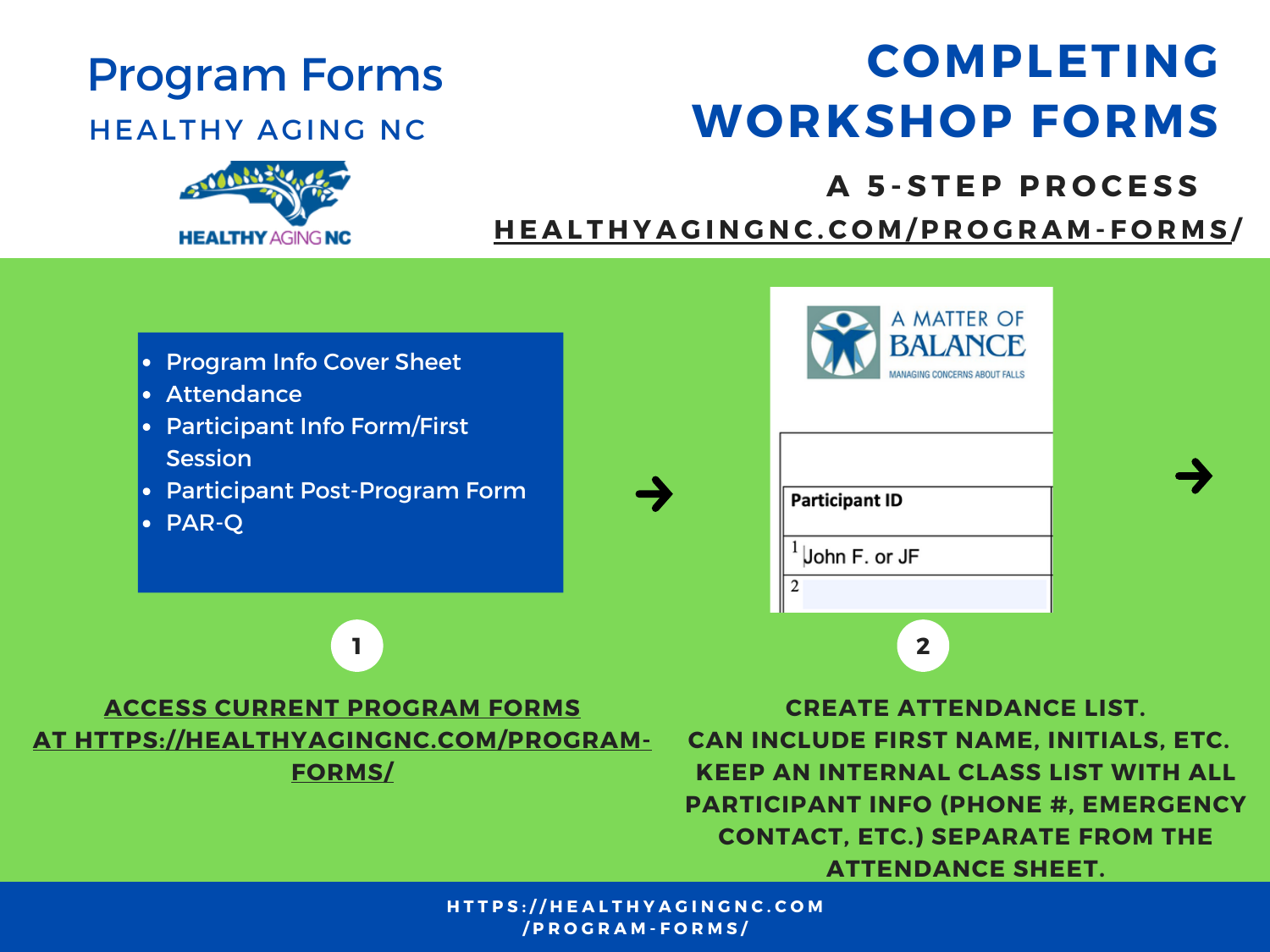## **COMPLETING WORKSHOP FORMS**



### **A 5 - S T E P P R O C E S S**

HEALTHYAGINGNC.CO[M](http://healthyagingnc.com/program-forms)/PROGRAM-FORMS/

| A Matter of Balance Participant Information Form                                                                                                                                                            |                                                                                             |                                                                                                                                                                            |  |  |  |  |  |
|-------------------------------------------------------------------------------------------------------------------------------------------------------------------------------------------------------------|---------------------------------------------------------------------------------------------|----------------------------------------------------------------------------------------------------------------------------------------------------------------------------|--|--|--|--|--|
| By filling out this form, I agree that the information collected on programs forms may be studied and s                                                                                                     |                                                                                             |                                                                                                                                                                            |  |  |  |  |  |
| Admin Use Only: Participant I.D.: The facilitator or program staff should complete this part of t<br>number of the participant to the name on the attendance form.                                          |                                                                                             |                                                                                                                                                                            |  |  |  |  |  |
| State abbreviation: $NC$ (e.g., NY, VA, etc.)<br>First four letters of the site name: NCCE<br>Start date of program: $03/08/22$ /<br>(e.g., 12/01/19)<br>Participant number: $0/1$ (e.g., 01, 02, 03, etc.) | A MATTER OF<br><b>BALANCE</b>                                                               | <b>A Matter of Balance Attendance</b><br>Program Start Date: 3/8/2022<br>Program End Date: 3/31/2022<br>Implementation Site Name: NC Center for Health and Wellness        |  |  |  |  |  |
|                                                                                                                                                                                                             | Session (Check the box of the sessions attended)<br>*TUG = Timed Up and Go score (optional) |                                                                                                                                                                            |  |  |  |  |  |
| 01<br>$\overline{\mathbf{3}}$                                                                                                                                                                               | <b>Participant ID</b><br>John F. or JF                                                      | TUG*<br>Tota<br>TUG*<br>8<br>5<br>6<br>sess                                                                                                                                |  |  |  |  |  |
| <b>PARTICIPANTS COMPLETE INFORMATION</b><br><b>FORM/FIRST SESSION SURVEY</b>                                                                                                                                |                                                                                             | <b>EXAMPLE: JOHN F = 1 ON ATTENDANCE SHEET</b>                                                                                                                             |  |  |  |  |  |
| • LEADER/ORGANIZER COMPLETES ADMIN<br><b>USE ONLY SECTION</b><br><b>PARTICIPANT NUMBER MUST MATCH</b><br>BABTICIBANT IB AN ATTENBANCE FABM                                                                  |                                                                                             | • JOHN F = 01 ON PARTICIPANT INFO FORM<br>• START TRACKING WHEN PARTICIPANT TURNS<br>IN FORM. YOU CAN WRITE INITIALS, NAME, ETC.<br>ON FORM IF NEEDED; SAME NUMBER WILL BE |  |  |  |  |  |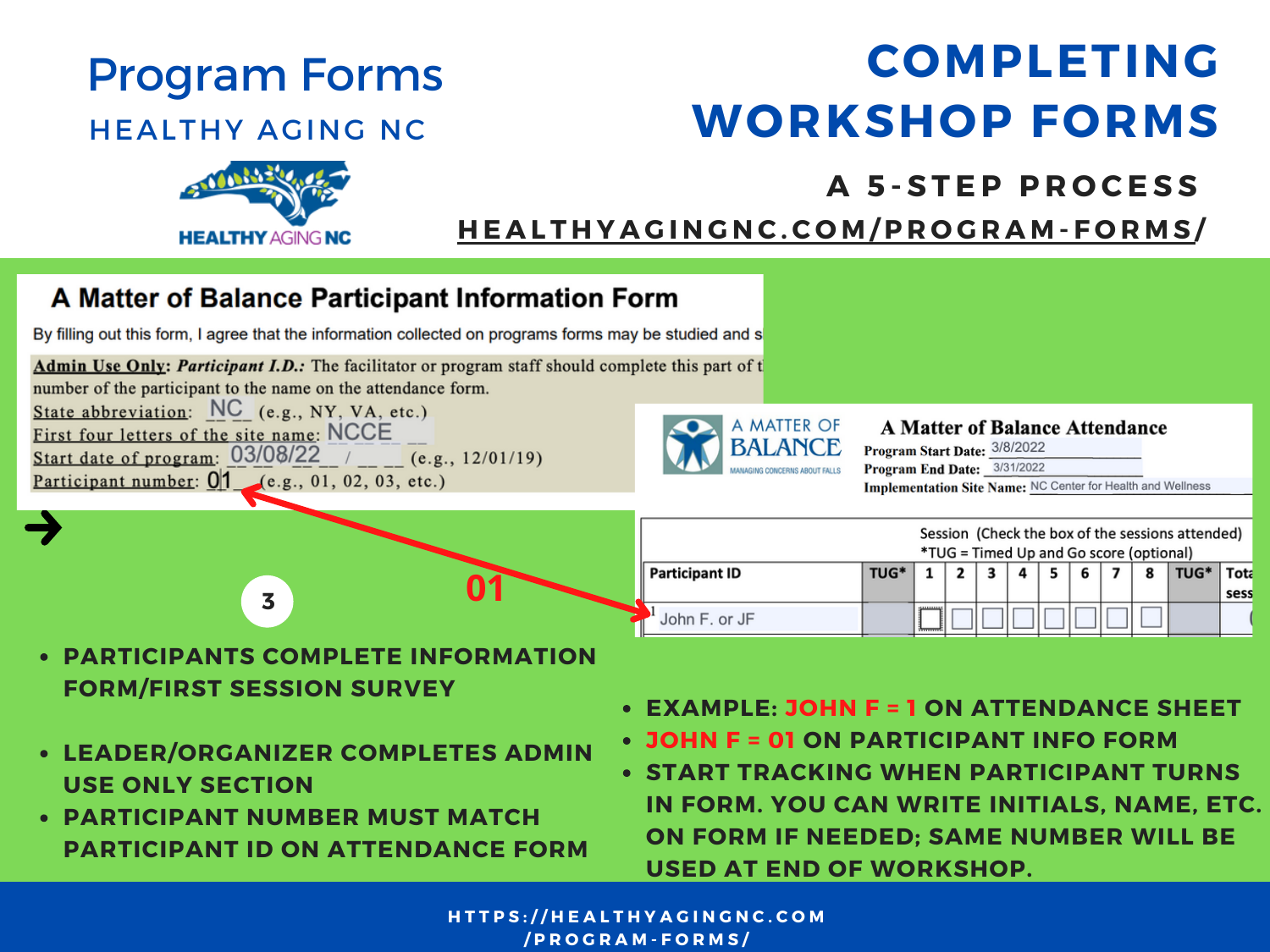## **COMPLETING WORKSHOP FORMS**



### **A 5 - S T E P P R O C E S S**

HEALTHYACINGNC.CO[M](http://healthyagingnc.com/program-forms)/PROGRAM-FORMS/

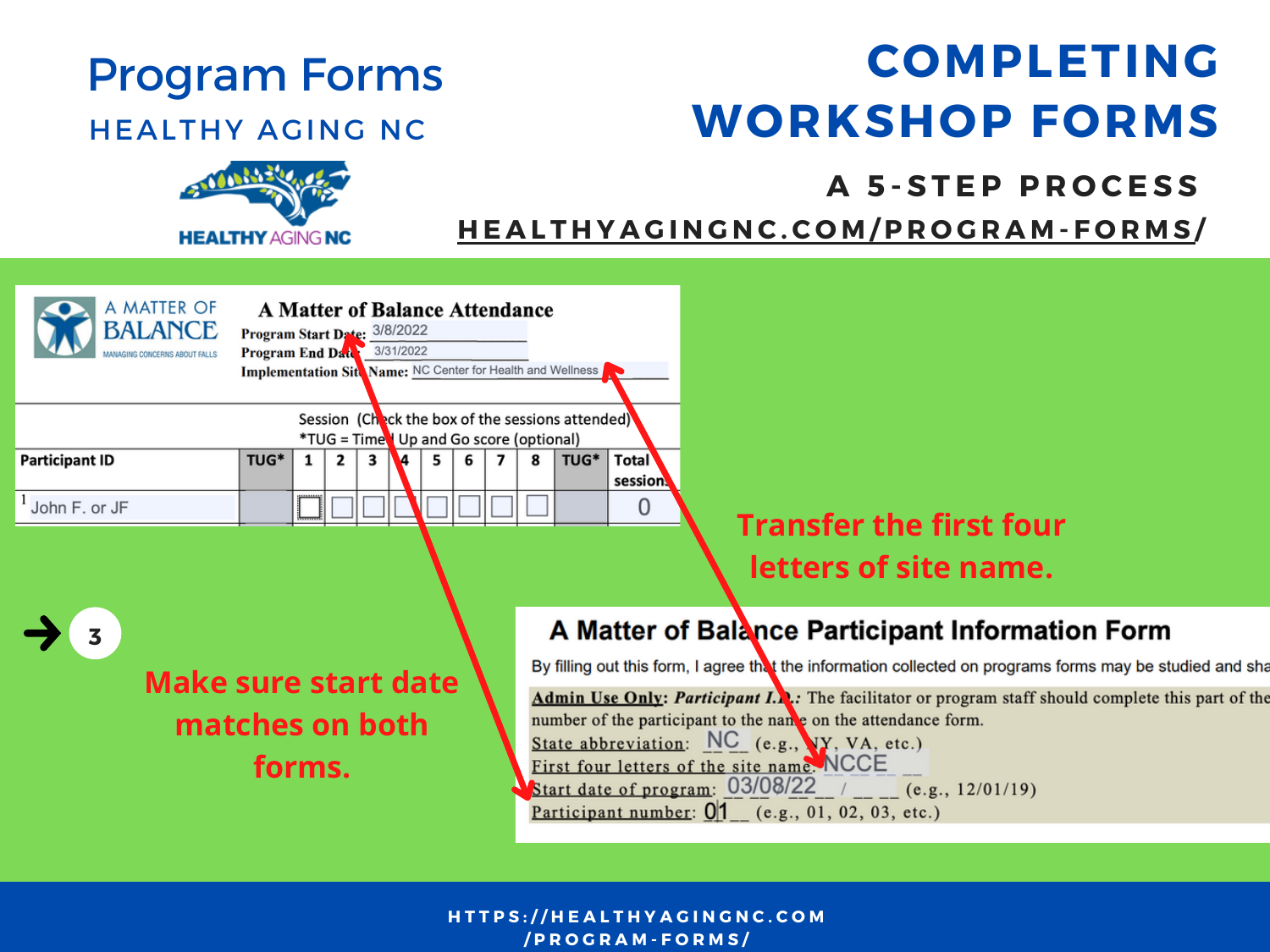## **COMPLETING WORKSHOP FORMS**

# **HEALTHY AGING NC**

**PARTICIPANT ID ON ATTENDANCE FORM**

### **A 5 - S T E P P R O C E S S**

HEALTHYACINGNC.CO[M](http://healthyagingnc.com/program-forms)/PROGRAM-FORMS/

#### A Matter of Balance Participant Post Program Survey By filling out this form. I agree that the information collected on programs forms may be studied and shared. **4** with no way to link it back to me. Admin Use Only: Participant I.D.: The facilitator or program staff should complete this part of the form and mark the sequential number of the participant to the name on the attendance form. State abbreviation: NC (e.g., NY, VA, etc.) First four letters of the site name: NCCE **PARTICIPANTS** Start date of program: 03/08/22 / (e.g., 12/01/19) **COMPLETE POST** Participant number  $01$  (e.g., 01, 02, 03, etc.) **PROGRAM SURVEY LEADER/ORGANIZER** A MATTER OF **COMPLETES ADMIN USE** BALANCE **ONLY SECTION** MANAGING CONCERNS ABOUT FALLS **PARTICIPANT NUMBER MUST MATCH**

**A Matter of Balance Attendance** 

Program Start Date: 3/8/2022

Program End Date: 3/31/2022

Implementation Site Name: NC Center for Health and Wellness

| Session (Check the box of the sessions attended)<br><i>*TUG</i> = Timed Up and Go score (optional) |      |  |  |  |  |  |  |  |      |                   |
|----------------------------------------------------------------------------------------------------|------|--|--|--|--|--|--|--|------|-------------------|
| <b>Participant ID</b>                                                                              | TUG* |  |  |  |  |  |  |  | TUG* | Total<br>sessions |
| John F. or JF                                                                                      |      |  |  |  |  |  |  |  |      |                   |

#### HTTPS://HEALTHYAGINGNC.COM **/ P R O G R A M - F O R M S /**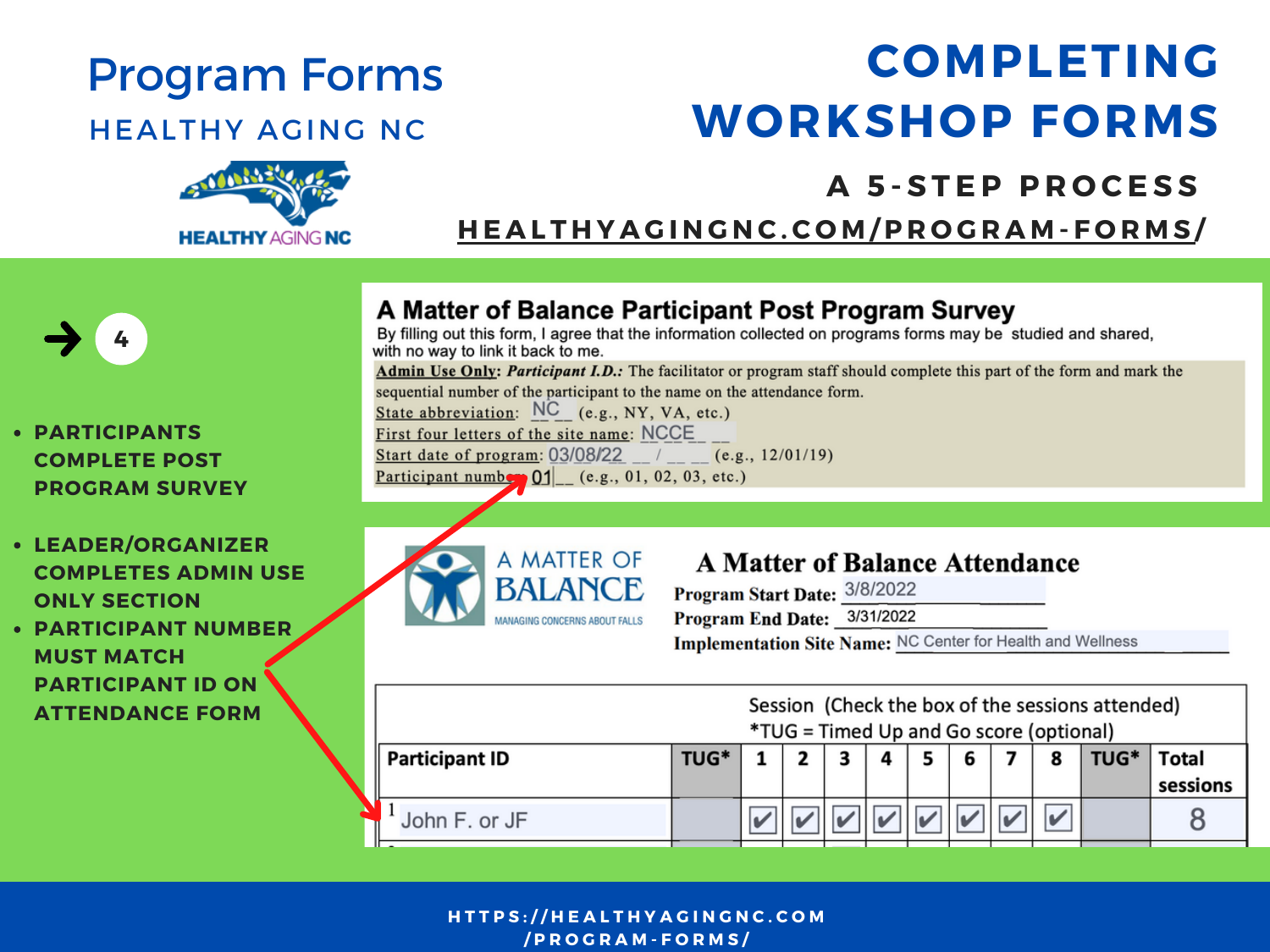## Program Forms

### HEALTHY AGING NC

## **COMPLETING WORKSHOP FORMS**



**5**

### **A 5 - S T E P P R O C E S S**

HEALTHYACINGNC.CO[M](http://healthyagingnc.com/program-forms)/PROGRAM-FORMS/

### P**rogram Form Tips**

- Program Info Cover Sheet
	- **o** Make sure that all fields are complete before sending (# of completers, address, leader info, etc.)
- Attendance
	- o Make sure each box is checked if present.
- Participant Info Form/First Session & Post-Program Form
	- Make sure that participant number matches order number on attendance sheet. It's ok to write a name or initials on the participant info forms to ensure that the names and numbers/forms match. You can erase or remove before sending if you wish.
	- $\circ$  Participants will only be identified in the database by number.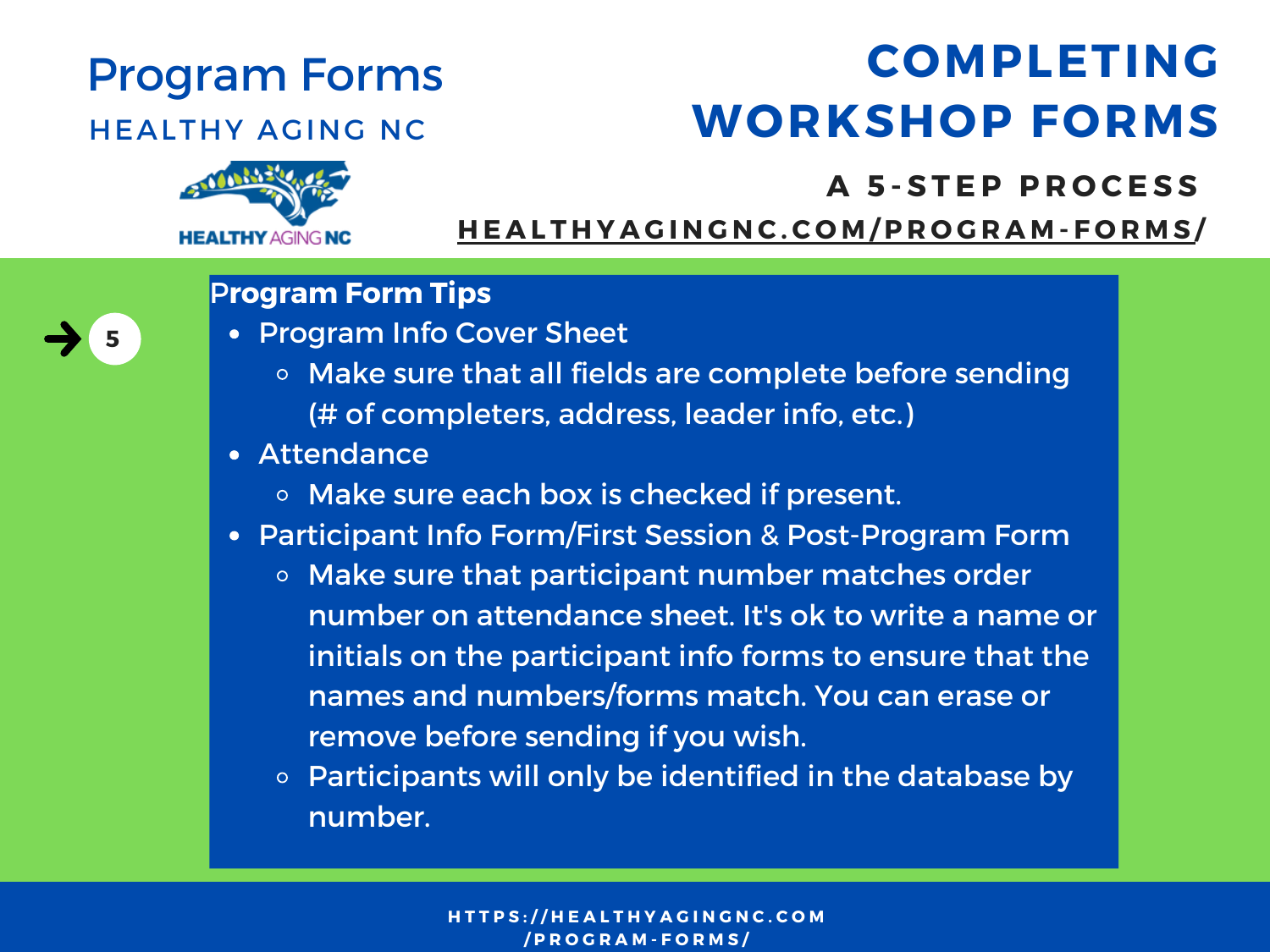## Program Forms

### HEALTHY AGING NC



**HEALTHY AGING NC** 

### **A 5 - S T E P P R O C E S S**

HEALTHYACINGNC.CO[M](http://healthyagingnc.com/program-forms)/PROGRAM-FORMS/



**SCAN/EMAIL ALL FORMS TO HEALTHYAGINGNCINFO@GMAIL.COM WITHIN 30 DAYS OF WORKSHOP END.**



- Program Info Cover Sheet
- Attendance
- Participant Info Form/First Session
- Participant Post-Program Form
- PAR-Q (do not send/host org keeps)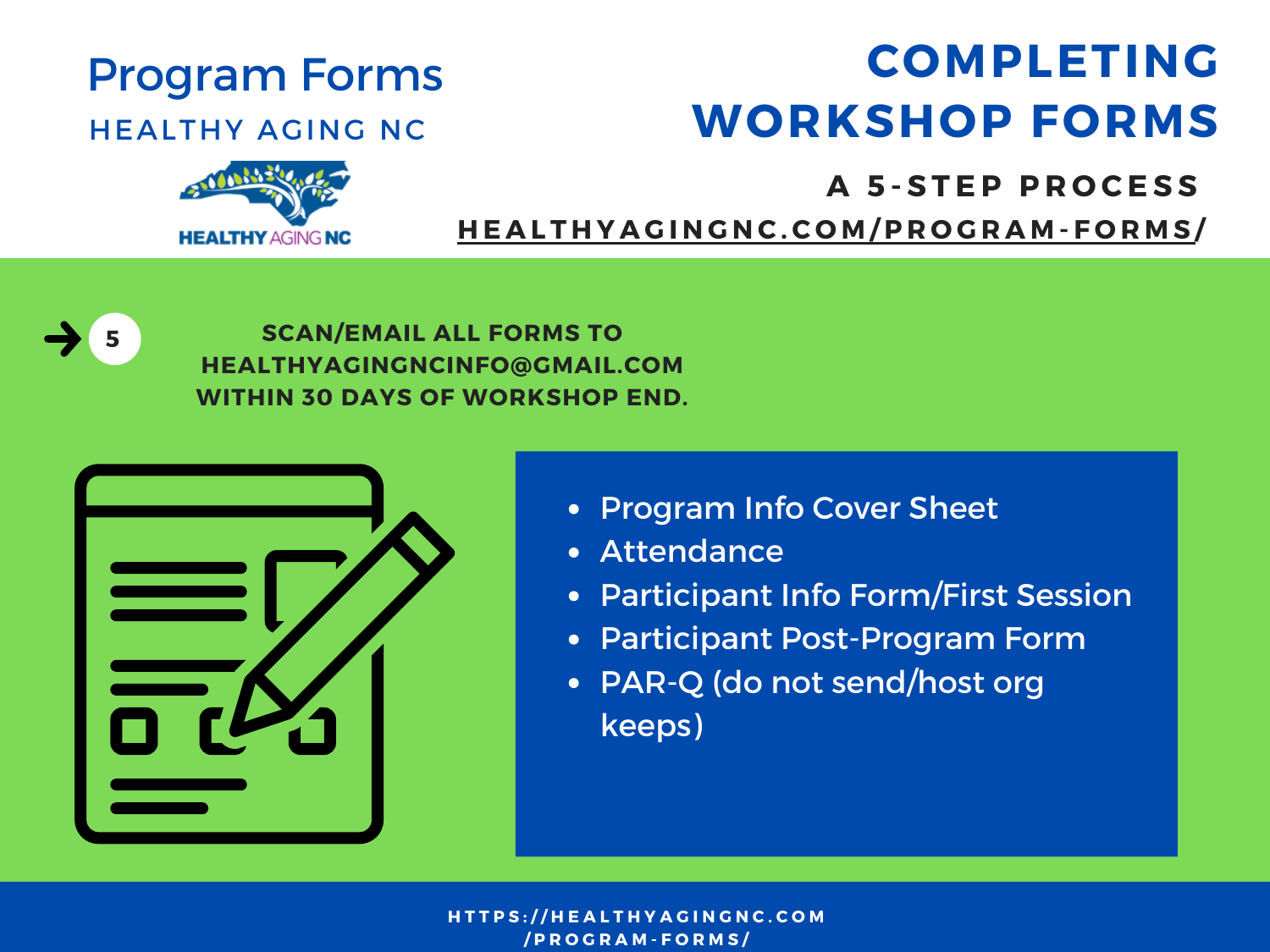## **TRACKING PARTICIPANT IDS**



HEALTHYAGINGNC.CO[M](http://healthyagingnc.com/program-forms)/PROGRAM-FORMS/

## **Suggestions for tracking participant IDs correctly. Figure out what will work for you and your leaders, and share a process with your leaders.**

- Pre-populate participant ID (01, 02, 03, etc.) on the first and last sessions forms and give these to volunteer/site leaders already numbered. Ask program leaders to make sure to give 01 to the person listed in #1 of the attendance sheet.
- Assign 01 to the first person that arrives and write down that name next to #1 on the attendance sheet, 02 to the 2nd person that arrives, etc. Ensure that these match on attendance sheet.
- Ask participants to write down their number on their program booklet.
- Add sticky notes with names or initials connecting the person to the number to the pre/post session surveys. Remove the sticky notes before sending in paperwork.
- Watch minutes [1:15-4:15](https://healthyagingnc.com/program-forms/) of this video for some participant ID tips.